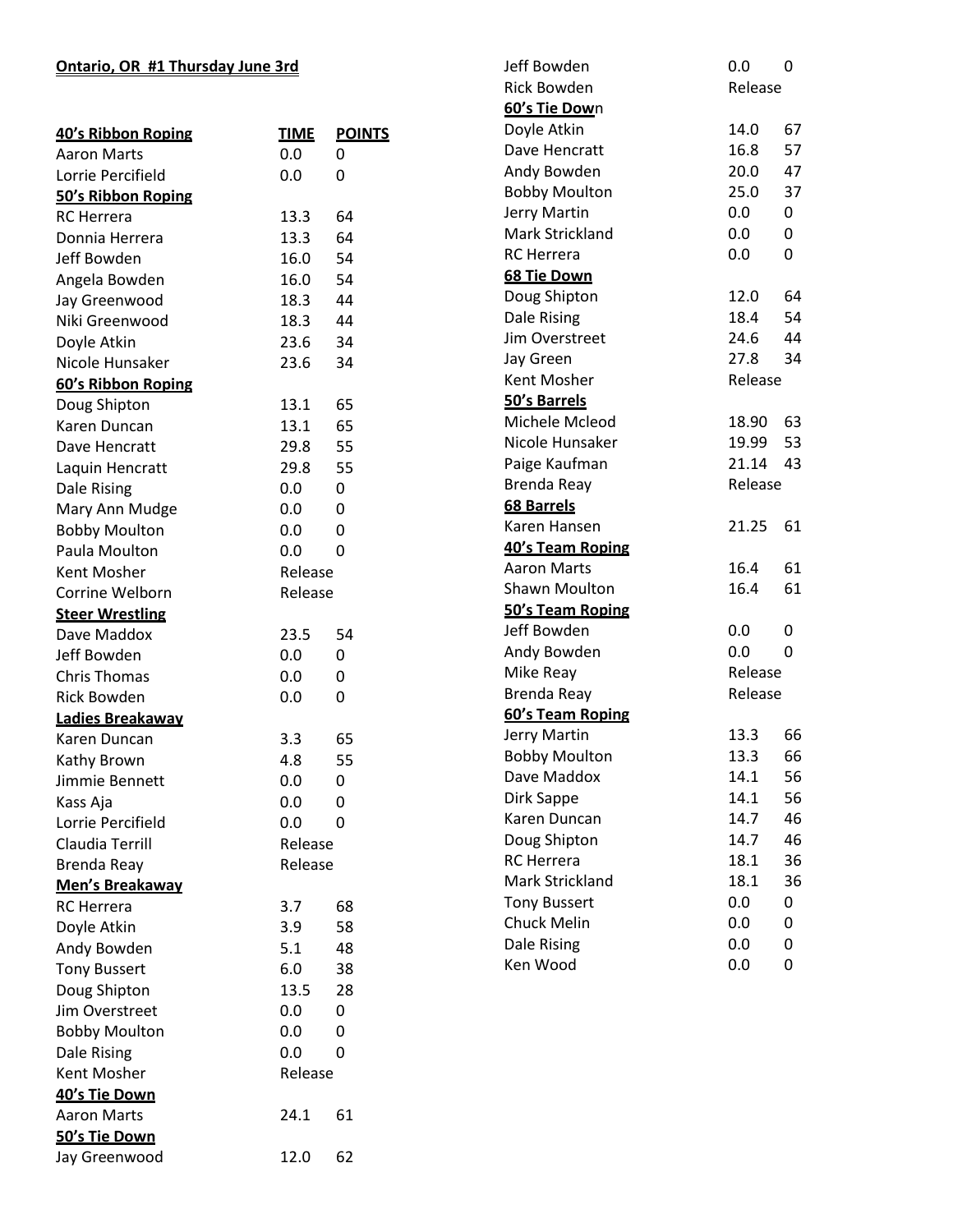## **Ontario, OR #2 Thursday June 3rd**

| 40's Ribbon Roping     | <b>TIME</b> | <b>POINTS</b>    | 50's Tie Down        | <b>TIME</b> | <b>POINTS</b> |
|------------------------|-------------|------------------|----------------------|-------------|---------------|
| <b>Aaron Marts</b>     | 23.4        | 61               | Jay Greenwood        | 13.6        | 62            |
| Lorrie Percifield      | 23.4        | 61               | Jeff Bowden          | 0.0         | 0             |
| 50's Ribbon Roping     |             |                  | <b>Rick Bowden</b>   | Release     |               |
| Jay Greenwood          | 13.4        | 64               | 60's Tie Down        |             |               |
| Niki Greenwood         | 13.4        | 64               | <b>RC</b> Herrera    | 12.5        | 67            |
| <b>RC</b> Herrera      | 21.4        | 54               | Jerry Martin         | 14.7        | 57            |
| Donnia Herrera         | 21.4        | 54               | <b>Bobby Moulton</b> | 16.6        | 47            |
| Jeff Bowden            | 0.0         | 0                | Dave Hencratt        | 0.0         | 0             |
| Angela Bowden          | 0.0         | 0                | Andy Bowden          | 0.0         | 0             |
| Doyle Atkin            | 0.0         | 0                | Doyle Atkin          | 0.0         | 0             |
| Nichole Hunsaker       | 0.0         | 0                | Mark Strickland      | 0.0         | 0             |
| 60's Ribbon Roping     |             |                  | 68+ Tie Down         |             |               |
| Dale Rising            | 17.2        | 64               | Doug Shipton         | 13.9        | 64            |
| Mary Ann Mudge         | 17.2        | 64               | Jim Overstreet       | 0.0         | 0             |
| <b>Bobby Moulton</b>   | 24.3        | 54               | Dale Rising          | 0.0         | 0             |
| Paula Moulton          | 24.3        | 54               | Jay Green            | 0.0         | 0             |
| Doug Shipton           | 27.2        | 44               | Kent Mosher          | Release     |               |
| Karen Duncan           | 27.2        | 44               | 50's Barrels         |             |               |
| Dave Hencratt          | 38.5        | 34               | Nicole Hunsaker      | 19.59       | 62            |
| Laquin Hencratt        | 38.5        | 34               | Paige Kaufman        | 20.13       | 52            |
| Kent Mosher            | Release     |                  | Brenda Reay          | Release     |               |
| Corrine Welborn        | Release     |                  | 68+ Barrels          |             |               |
| <b>Steer Wrestling</b> |             |                  | Karen Hansen         | 20.02       | 61            |
| Dave Maddox            | 16.6        | 64               | 40's Team Roping     |             |               |
| <b>Rick Bowden</b>     | 0.0         | 0                | <b>Aaron Marts</b>   | 0.0         | 0             |
| Jeff Bowden            | 0.0         | 0                | <b>Shawn Moulton</b> | 0.0         | 0             |
| Christopher Thomas     | 0.0         | 0                | 50's Team Roping     |             |               |
| Ladies Breakaway       |             |                  | Jeff Bowden          | 0.0         | 0             |
| Karen Duncan           | 3.0         | 65               | Andy Bowden          | 0.0         | 0             |
| Lorrie Percifield      | 3.6         | 55               | 60's Team Roping     |             |               |
| Kathy Brown            | 10.0        | 45               | Doug Shipton         | 13.9        | 66            |
| Jimmie Bennett         | 0.0         | 0                | Karen Duncan         | 13.9        | 66            |
| Kass Aja               | 0.0         | $\boldsymbol{0}$ | Dale Rising          | 0.0         | 0             |
| Claudia Terrill        | Release     |                  | Ken Wood             | 0.0         | 0             |
| <b>Brenda Reay</b>     | Release     |                  | <b>RC</b> Herrera    | 0.0         | 0             |
| Men's Breakaway        |             |                  | Mark Strickland      | 0.0         | 0             |
| <b>RC</b> Herrera      | 2.2         | 68               | <b>Tony Bussert</b>  | 0.0         | 0             |
| Dale Rising            | 2.5         | 58               | Chuck Melin          | 0.0         | 0             |
| Jim Overstreet         | 2.6         | 48               | Jerry Martin         | 0.0         | 0             |
| Doyle Atkin            | 3.4         | 38               | <b>Bobby Moulton</b> | 0.0         | 0             |
| Andy Bowden            | 0.0         | 0                | Dave Maddox          | 0.0         | 0             |
| Doug Shipton           | 0.0         | 0                | Dirk Sappe           | 0.0         | $\pmb{0}$     |
| <b>Bobby Moulton</b>   | 0.0         | 0                |                      |             |               |
| <b>Tony Bussert</b>    | 0.0         | 0                |                      |             |               |
| Kent Mosher            | Release     |                  |                      |             |               |
| 40's Tie Down          |             |                  |                      |             |               |
| Aaron Marts            | 12.5        | 61               |                      |             |               |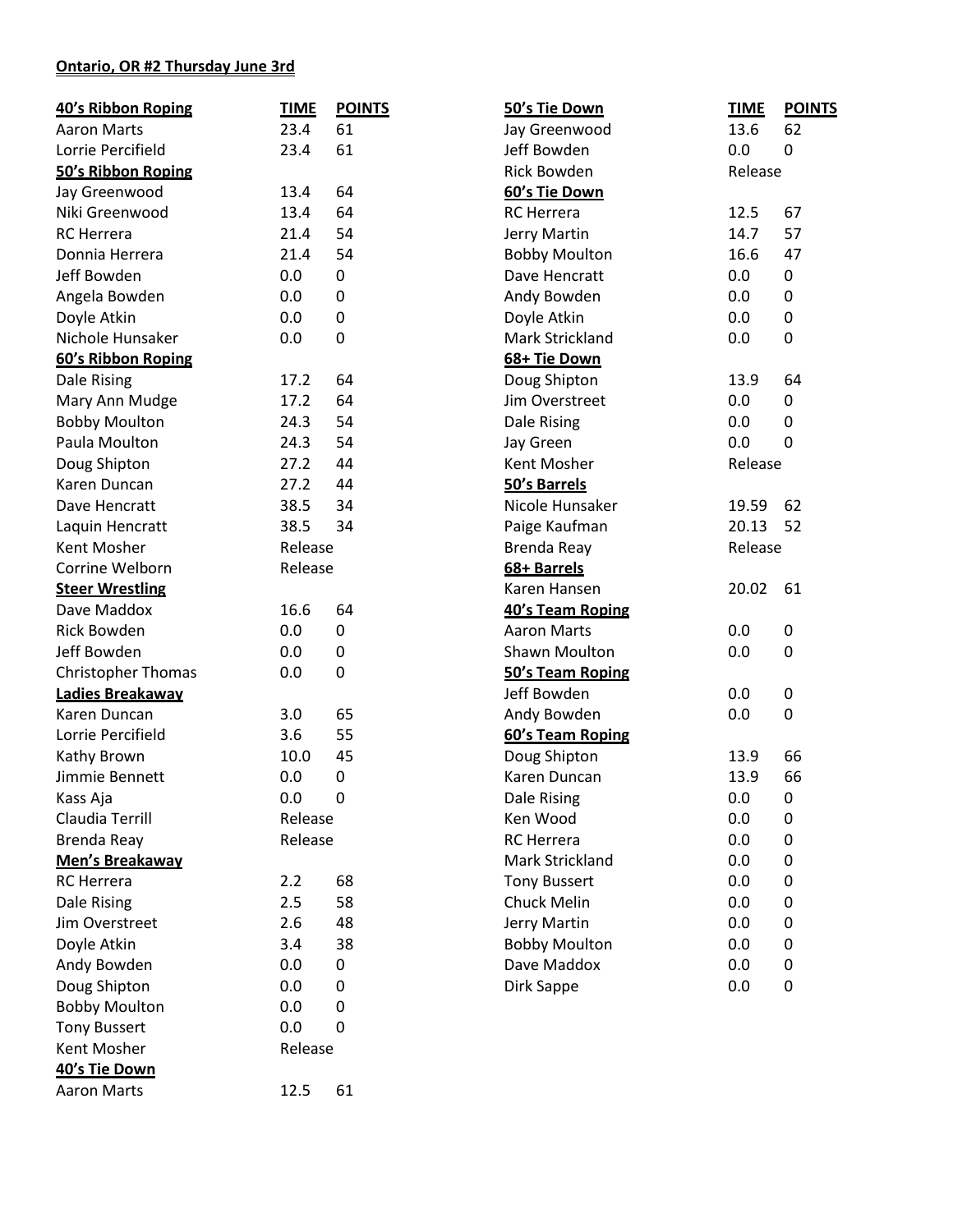## **Ontario, OR #3 Friday June 4th**

| 40's Ribbon Roping                         | <b>TIME</b> | <b>POINTS</b>                 | Ladies Breakaway     | <b>TIME</b>    | <b>POINTS</b> |
|--------------------------------------------|-------------|-------------------------------|----------------------|----------------|---------------|
| <b>Aaron Marts</b>                         | 0.0         | 0                             | Karen Duncan         | 3.3            | 66            |
| Lorrie Percifield                          | 0.0         | 0                             | Lorrie Percifield    | 4.2            | 56            |
| 50's Ribbon Roping                         |             |                               | Kathy Brown          | 5.0            | 46            |
| Jeff Bowden                                | 13.7        | 64                            | Kass Aja             | 0.0            | 0             |
| Angela Bowden                              | 13.7        | 64                            | <b>Brenda Reay</b>   | 0.0            | 0             |
| Doyle Atkin                                | 18.4        | 54                            | Jimmie Bennett       | 0.0            | 0             |
| Nicole Hunsaker                            | 18.4        | 54                            | Claudia Terrill      | Release        |               |
| <b>RC</b> Herrera                          | 0.0         | 0                             | Men's Breakaway      |                |               |
| Donnia Herrera                             | 0.0         | 0                             | Jim Overstreet       | 2.9            | 68            |
| Jay Greenwood                              | 0.0         | 0                             | Doyle Atkin          | 3.1            | 53            |
| Niki Greenwood                             | 0.0         | 0                             | Doug Shipton         | 3.1            | 53            |
| 60's Ribbon Roping                         |             |                               | <b>Bobby Moulton</b> | 13.3           | 38            |
| Doug Shipton                               | 11.9        | 64                            | <b>Tony Bussert</b>  | 0.0            | 0             |
| Karen Duncan                               | 11.9        | 64                            | Andy Bowden          | 0.0            | 0             |
| Dave Hencratt                              | 25.7        | 54                            | <b>RC</b> Herrera    | 0.0            | 0             |
| Laquin Hencratt                            | 25.7        | 54                            | Dale Rising          | 0.0            | 0             |
| <b>Bobby Moulton</b>                       | 0.0         | 0                             | 40's Tie Down        |                |               |
| Paula Moulton                              | 0.0         | $\mathbf 0$                   | <b>Aaron Marts</b>   | 0.0            | 0             |
| Dale Rising                                | 0.0         | $\mathbf 0$                   | 50's Tie Down        |                |               |
| Mary Ann Mudge                             | 0.0         | $\mathbf 0$                   | Jay Greenwood        | 12.1           | 62            |
| Kent Mosher                                | Release     |                               | Jeff Bowden          | 0.0            | 0             |
| Corrine Welborn                            | Release     |                               | Rick Bowden          | Release        |               |
| <b>Steer Wrestling</b>                     |             |                               | 60's Tie Down        |                |               |
| Dave Maddox                                | 28.1        | 63                            | <b>RC</b> Herrera    | 11.4           | 67            |
| <b>Rick Bowden</b>                         | 0.0         | 0                             | Dave Hencratt        | 14.9           | 57            |
| Jeff Bowden                                | 0.0         | 0                             | Jerry Martin         | 16.6           | 47            |
| <b>Christopher Thomas</b>                  |             | <b>Visual Medical Release</b> | Mark Strickland      | 25.7           | 37            |
| <b>Bareback</b>                            |             |                               | Doyle Atkin          | 26.3           | 27            |
| Jason Olsen 40's                           | 81          | 63                            | <b>Bobby Moulton</b> | 29.9           | 17            |
| Cody Miller 40's                           | 60          | 53                            | Andy Bowden          | 0.0            | 0             |
| Jerry Parmley 50's                         | 00          | 0                             | 68+ Tie Down         |                |               |
| Tony Baker 40's                            | 00          | 0                             | Doug Shipton         | 12.6           | 64            |
| <b>Saddle Bronc</b>                        |             |                               | Jay Green            | 16.0           | 54            |
| Alan McFadden 40's                         | 00          | 0                             | Dale Rising          | 22.1           | 44            |
| Shawn Moulton 40's                         | 00          | 0                             | Jim Overstreet       | 0.0            | 0             |
| <b>Bull Riding</b>                         |             |                               | Kent Mosher          | Release        |               |
| Bradley Boudreau 40's                      |             | 65                            | 50's Barrels         |                |               |
| Ernie Booth 60's                           | 74<br>00    | 0                             | Paige Kaufman        |                | 63            |
| JR Rogers 40's                             | 00          | $\mathbf{0}$                  |                      | 19.74<br>21.24 |               |
|                                            |             |                               | Brenda Reay          |                | 53            |
| Jackson Stoney 40's<br>Michael Atwell 40's | 00          | 0                             | 68+ Barrels          |                |               |
|                                            | 00          | $\mathbf{0}$                  | Karen Hansen         | 18.75          | 61            |
| Will Rogers 40's                           | 00          | 0                             | 40's Team Roping     |                |               |
| Christopher Thomas 40's                    |             | <b>Visual Medical Release</b> | <b>Aaron Marts</b>   | 16.6           | 61            |
| 60's Team Roping                           |             |                               | Shawn Moulton        | 16.6           | 61            |
| Dave Maddox                                | 13.9        | 66                            | 50's Team Roping     |                |               |
| Dirk Sappe                                 | 13.9        | 66                            | Mike Reay            | 0.0            | 0             |
| Dale Rising                                | 18.9        | 56                            | Brenda Reay          | 0.0            | 0             |
| Kent Wood                                  | 18.9        | 56                            | Jeff Bowden          | 0.0            | 0             |
|                                            |             |                               | Andy Bowden          | 0.0            | 0             |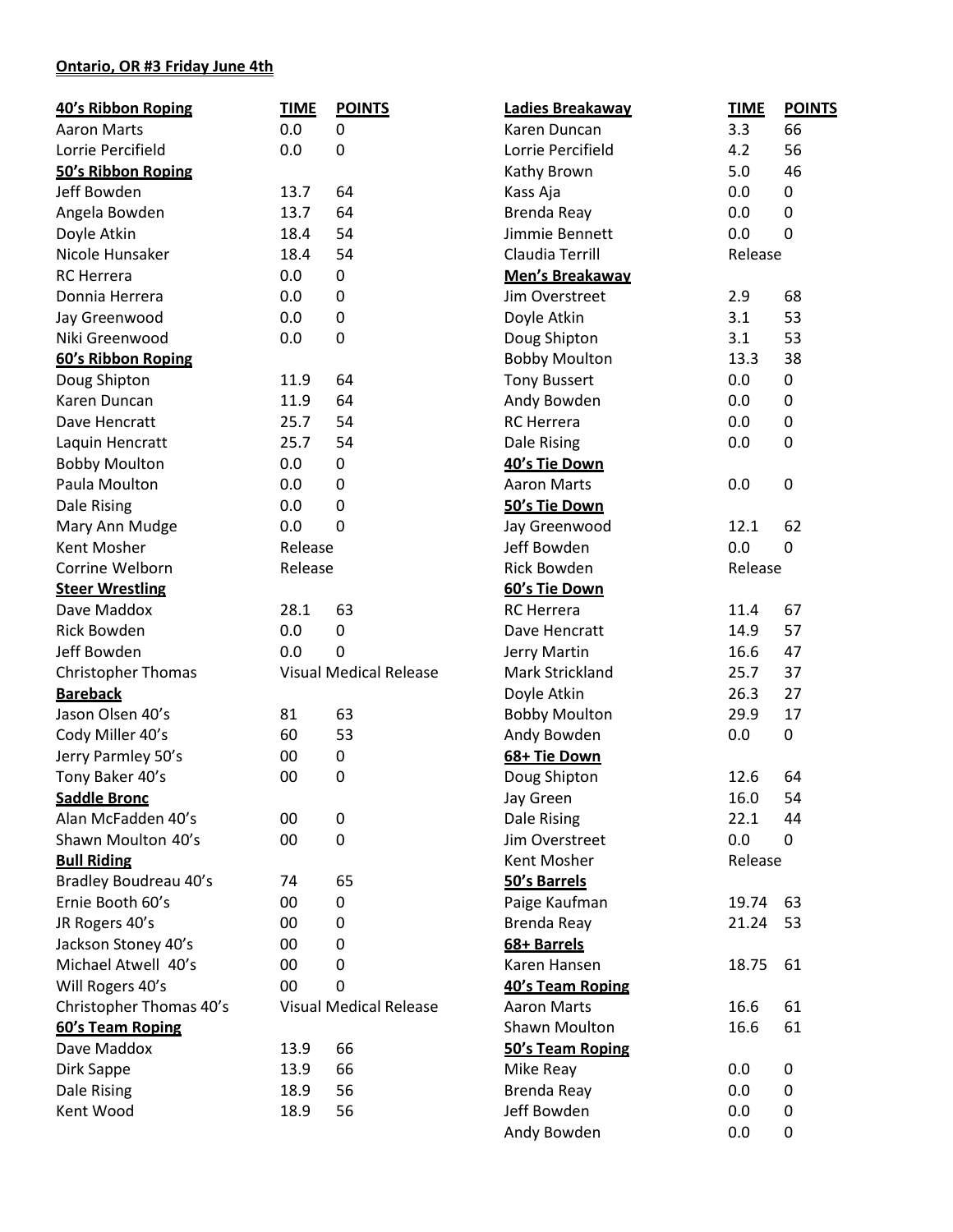## **Ontario, OR #4 Saturday June 5th**

| <b>Ontario, OR #4 Saturday June 5th</b> |                                          |                           | Men's Breakaway      | <b>TIME</b> | <b>POINTS</b> |  |
|-----------------------------------------|------------------------------------------|---------------------------|----------------------|-------------|---------------|--|
|                                         |                                          |                           | Doyle Atkin          | 2.8         | 68            |  |
| 40's Ribbon Roping                      | <b>TIME</b>                              | <b>POINTS</b>             | <b>Bobby Moulton</b> | 2.9         | 58            |  |
| <b>Aaron Marts</b>                      | 14.9                                     | 61                        | Andy Bowden          | 4.2         | 48            |  |
| Lorrie Percifield                       | 14.9                                     | 61                        | Jim Overstreet       | 12.0        | 38            |  |
| 50's Ribbon Roping                      |                                          |                           | Doug Shipton         | 12.5        | 28            |  |
| <b>RC</b> Herrera                       | 14.5                                     | 64                        | Dale Rising          | 0.0         | 0             |  |
| Donnia Herrera                          | 14.5                                     | 64                        | <b>Tony Bussert</b>  | 0.0         | 0             |  |
| Jeff Bowden                             | 15.9                                     | 54                        | <b>RC</b> Herrera    | 0.0         | 0             |  |
| Angela Bowden                           | 15.9                                     | 54                        | Kent Mosher          | 0.0         | 0 Not pd      |  |
| Jay Greenwood                           | 18.7                                     | 44                        | 40's Tie Down        |             |               |  |
| Niki Greenwood                          | 18.7                                     | 44                        | <b>Aaron Marts</b>   | 14.8        | 61            |  |
| Doyle Atkin                             | 0.0                                      | 0                         | 50's Tie Down        |             |               |  |
| Nichole Hunsaker                        | 0.0                                      | $\mathbf 0$               | Jay Greenwood        | 17.0        | 62            |  |
| 60's Ribbon Roping                      |                                          |                           | Jeff Bowden          | 28.5        | 52            |  |
| Dale Rising                             | 14.0                                     | 64                        | <b>Rick Bowden</b>   | 0.0         | 0             |  |
| Mary Ann Mudge                          | 14.0                                     | 64                        | 60's Tie Down        |             |               |  |
| <b>Bobby Moulton</b>                    | 22.0                                     | 54                        | Doyle Atkin          | 16.2        | 66            |  |
| Paula Moulton                           | 22.0                                     | 54                        | <b>RC</b> Herrera    | 16.6        | 56            |  |
| Doug Shipton                            | 0.0                                      | 0                         | <b>Bobby Moulton</b> | 19.0        | 46            |  |
| Karen Duncan                            | 0.0                                      | $\mathbf 0$               | Mark Strickland      | 0.0         | 0             |  |
| Dave Hencratt                           | 0.0                                      | $\mathbf 0$               | Dave Hencratt        | 0.0         | 0             |  |
| Laquin Hencratt                         | 0.0                                      | 0                         | Andy Bowden          | 0.0         | 0             |  |
| Kent Mosher                             | 0.0                                      | 0 Not pd                  | Jerry Martin         | Release     |               |  |
| Corrine Welborn                         | 0.0                                      | 0 Not pd                  | 68+ Tie Down         |             |               |  |
| <b>Steer Wrestling</b>                  |                                          |                           | Doug Shipton         | 12.9        | 64            |  |
| Dave Maddox                             | 0.0                                      | 0                         | Jim Overstreet       | 16.8        | 54            |  |
| <b>Rick Bowden</b>                      | 0.0                                      | 0                         | Dale Rising          | 36.7        | 34            |  |
| Jeff Bowden                             | 0.0                                      | 0                         | Jay Green            | 0.0         | 0             |  |
| Christopher Thomas                      |                                          | <b>Visual Med Release</b> | Kent Mosher          | 0.0         | 0 Not pd      |  |
| <b>Bareback</b>                         |                                          |                           | 50's Barrels         |             |               |  |
| Jason Olsen 40's                        | 74                                       | 63                        | Paige Kaufman        | 19.26       | 63            |  |
| Tony Baker 40's                         | 00                                       | 0                         | <b>Brenda Reay</b>   | 19.33       | 53            |  |
| Cody Miller 40's                        | $00\,$                                   | $\mathbf 0$               | Nichole Hunsaker     | 20.28 43    |               |  |
| Jerry Parmley 50's                      | Release                                  |                           | 68+ Barrels          |             |               |  |
| <b>Saddle Bronc</b>                     |                                          |                           | Karen Hansen         | 18.65       | 61            |  |
| Alan McFadden                           | 00                                       | 0                         | 40's Team Roping     |             |               |  |
| Shawn Moulton                           | Release                                  |                           | <b>Aaron Marts</b>   | 0.0         | 0             |  |
| <b>Bull Riding</b>                      |                                          |                           | Shawn Moulton        | 0.0         | 0             |  |
| Ernie Booth 60's                        | 00                                       | 0                         | 50's Team Roping     |             |               |  |
| Michael Atwell 40's                     | 00                                       | 0                         | Jeff Bowden          | 0.0         | 0             |  |
| Will Rogers 40's                        | 00                                       | 0                         | Andy Bowden          | 0.0         | 0             |  |
| <b>Bradley Boudreau</b>                 | 00                                       | 0                         | Mike Reay            | 0.0         | 0             |  |
| JR Rogers                               | 00                                       | 0                         | Brenda Reay          | 0.0         | 0             |  |
| <b>Christopher Thomas</b>               |                                          |                           | 60's Team Roping     |             |               |  |
| David Kingsbury                         | <b>Visual Medical Release</b><br>Release |                           | Doug Shipton         | 9.8         | 66            |  |
| Jackson Stoney                          | Release                                  |                           | Karen Duncan         | 9.8         | 66            |  |
| Ladies Breakaway                        |                                          |                           | Dale Rising          | 10.5        | 56            |  |
| Karen Duncan                            | 3.1                                      | 64                        | Kent Wood            | 10.5        | 56            |  |
| Lorrie Percifield                       | 7.9                                      | 54                        | <b>RC</b> Herrera    | 0.0         | 0             |  |
| Brenda Reay                             | 0.0                                      | 0                         | Mark Strickland      | 0.0         | 0             |  |
| Kass Aja                                | 0.0                                      | 0                         | Jerry Martin         | 0.0         | 0             |  |
| Claudia Terrill                         | 0.0                                      | 0 Not pd                  | <b>Bobby Moulton</b> | 0.0         | 0             |  |
|                                         |                                          |                           |                      |             |               |  |